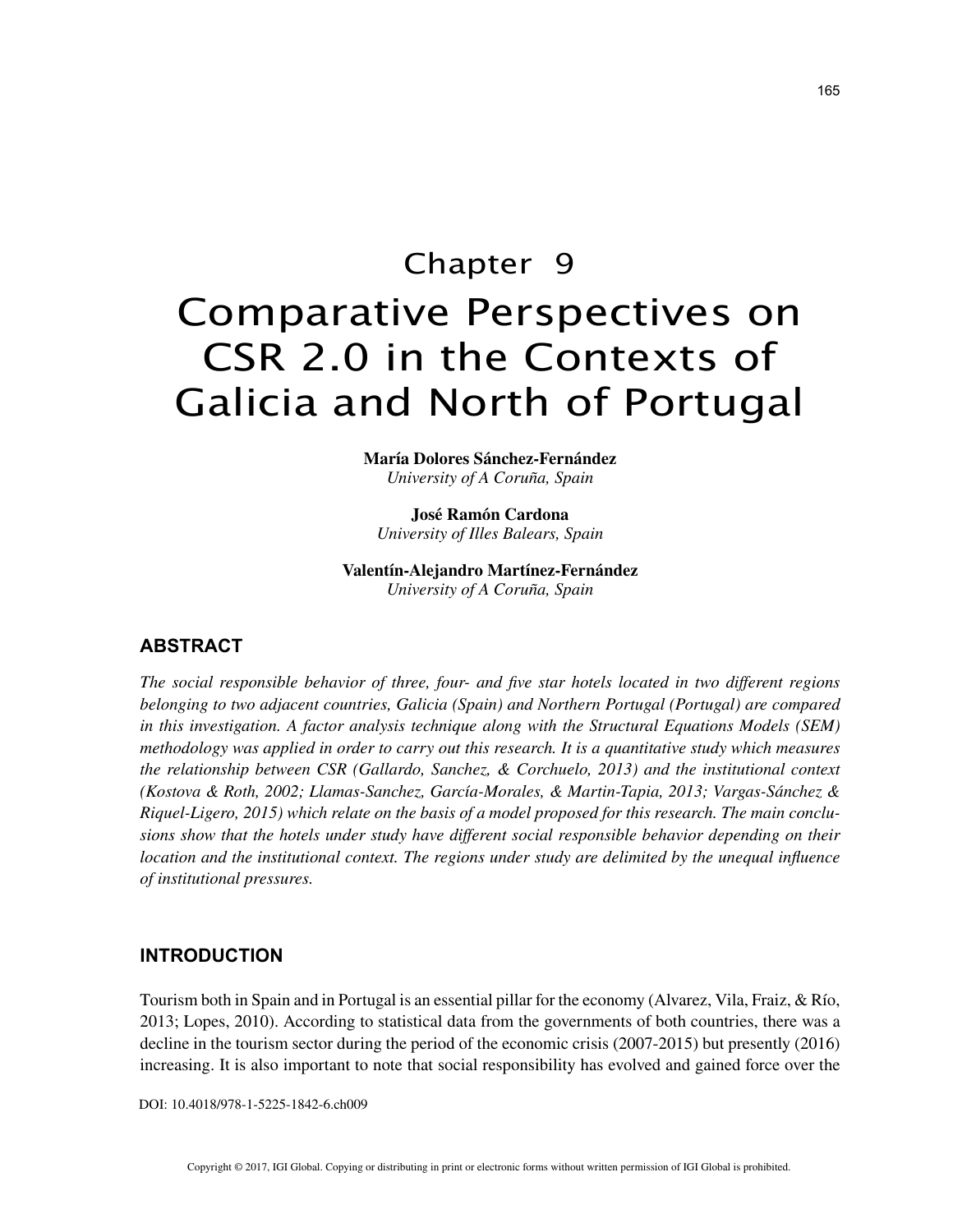#### *Comparative Perspectives on CSR 2.0 in the Contexts of Galicia and North of Portugal*

past years. In general, companies do not treat CSR as a mere philanthropic subject or an isolated activity. It is gradually positioning itself as an important strategy within organizations as well as part of the day-to-day management of companies. Due to the latter reasons, the most representative companies in the tourism sectors, hotels, have been selected to develop this investigation and at the same time add homogeneity to be able to make comparisons between different countries. Three, four and five star hotels were studied in order to gain access to sufficient information related to this subject area. Two regions belonging to two different countries and belonging to different institutional contexts were selected in order to make the comparison.

The main objectives of this research are to compare the social responsible behavior depending on the location of the companies in two different countries (Spain and Portugal) and to find out which institutional pressures have greater influence when it comes to implementing CSR practices in the organizations under study. The development of this research aims to provide answers to the following questions:

- Is there an uneven performance in the implementation of CSR practices carried out by companies according to the place where they are located?
- Is there an institutional pressure that influences more than others depending on the geographical area?

This chapter is divided into seven sections. In the first section the literature review with reference to CSR in the institutional theory framework and sustainable tourism can be found. It is then followed by the main focus of the chapter with issues, controversies and problems. In the third section, the recommendations and solutions are put forward followed by future research directions. The conclusions are then presented followed by bibliographical references and the key terms and definitions.

## **BACKGROUND**

## **CSR in the Institutional Theory Framework**

Institutional theory is supported by three essential pillars;

- Regulative,
- Normative, and
- Cognitive (Scott, 2007).

The regulative pillar is based on rules, standards, controls and mechanisms. The normative standards are based on values and roles while the cognitive is governed under cognitive rules and formulas with meaning. These pillars identified by DiMaggio and Powell (1991) are coercive, normative and mimetic institutional pressures. The basic premise of institutional theory is that institutions may induce firms to adopt similar strategies in response to regulatory, normative and cognitive pressures (Scott, 2007). This reveals that institutions have shown have a great influence on social and economic behavior but it must be taken into consideration that it can be easily ignored by companies (Lee, 2011). According to Scott (2007) institutions can be regulatory systems which limit and regulate the behavior of companies. One of the strengths within institutional theory lies in analyzing the behavior of organizations in different